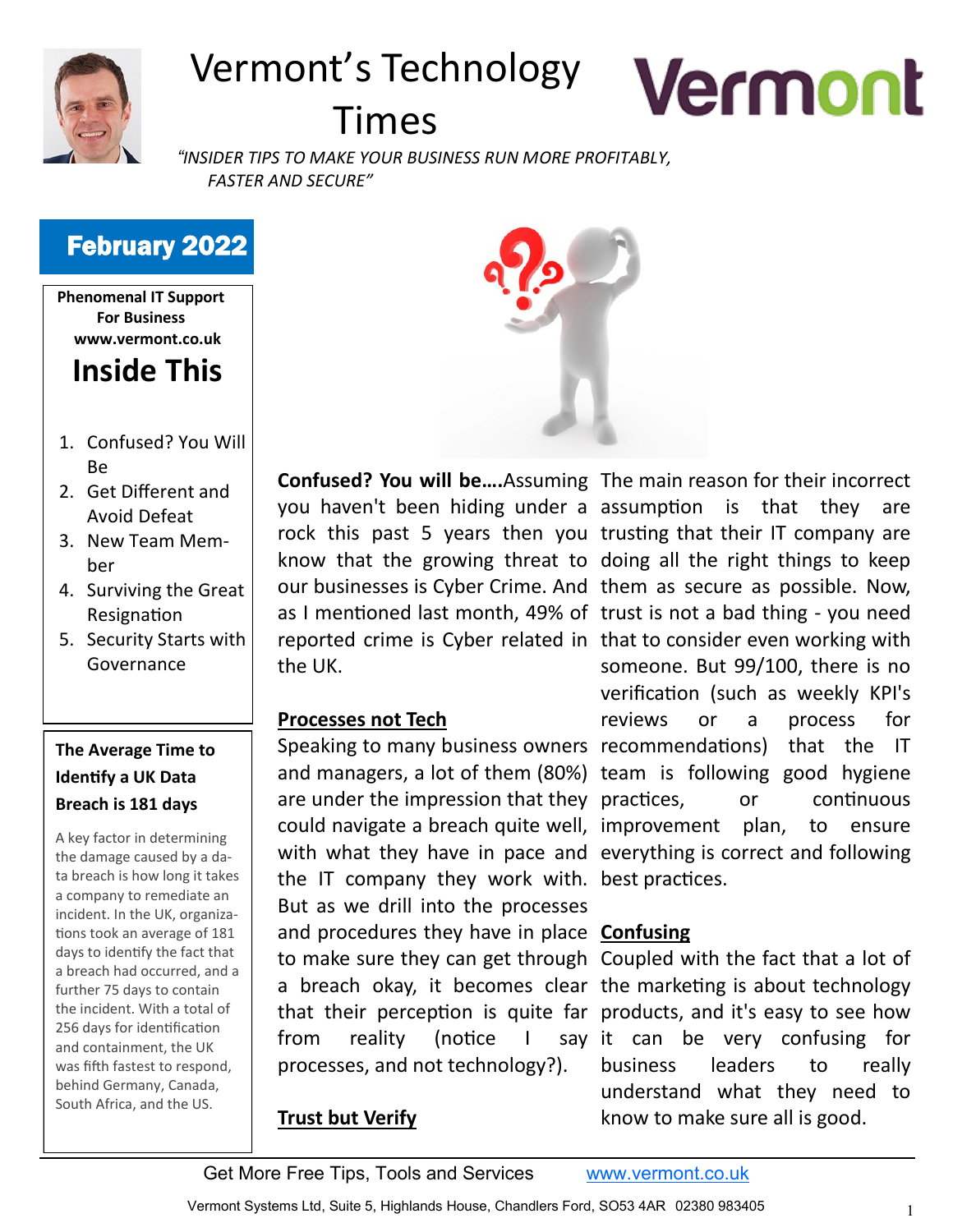#### *Continued from pg.1*

#### **High-level Top Tips**

What can you do to make it less confusing? Well the following are some top tips that we recommend that you adopt:

#### **Choose a Certification Standard**

Cyber essentials is the UK Government's certification program. If you adopt this standard then it will ensure you have a base level of Cyber Security in place. Other standards are available such as NIST, CIS, IASME, ISO 27001 etc.

#### **Invest in Cyber Insurance**

Cyber Essentials includes a level of cover but it is only goes to £25k. We recommend that you speak to your broker and see what's on offer. I would say £250k is the minimum amount of cover you would need.

#### **Build your 'Structural Awareness'**

#### 1**. Identify information assets**

Most IT companies are focused on protecting systems, without truly identifying what you have to protect. You can't protect what you don't know you have. Find out where all your data is by holding meetings with your different teams. The purpose is to find out whether there are any 'extra' systems (apart from the official company ones) that your guys use. Such as 'dropbox, for sharing files with partners'.

#### **2. Put Protections in place**

Work out who needs access to what and put controls in place. Train your users and put technical protections in place (and make sure they are updated regularly). Carry out regular vulnerability tests so you know what vulnerabilities you have to address.

#### **Build your 'Situational Awareness'**

#### **1. Detection**

Now you know what you need to protect, determine how best to monitor them for anomalies.

#### **2. Processes**

Work out what processes you need to put in place around your detection systems to make sure you get the alerting you need.

#### **3. Build your Response plan**

Work out how you are going to respond to different scenarios. Build response plans and review them regularly with your IT.

#### **4. Develop your Recovery plan**

Look into how you are going to recover your data and systems after an event. Think about how you can put a process in place to analyse what happened and how to make improvements to your systems so you don't get hit again by this vulnerability.

#### **Analysis**

Developing your Structural and Situational awareness will mean that you can see where you are and help you prioritise what to do next.

All this comes with an overhead of extra work for you and your teams. The game has changed and unfortunately this means it is going to require more investment (time and money) to make sure you can carry on operating.

And of course, if you want to talk any of this through, then please feel free to reach out.

Get More Free Tips, Tools and Services [www.vermont.co.uk](http://www.vermont.co.uk)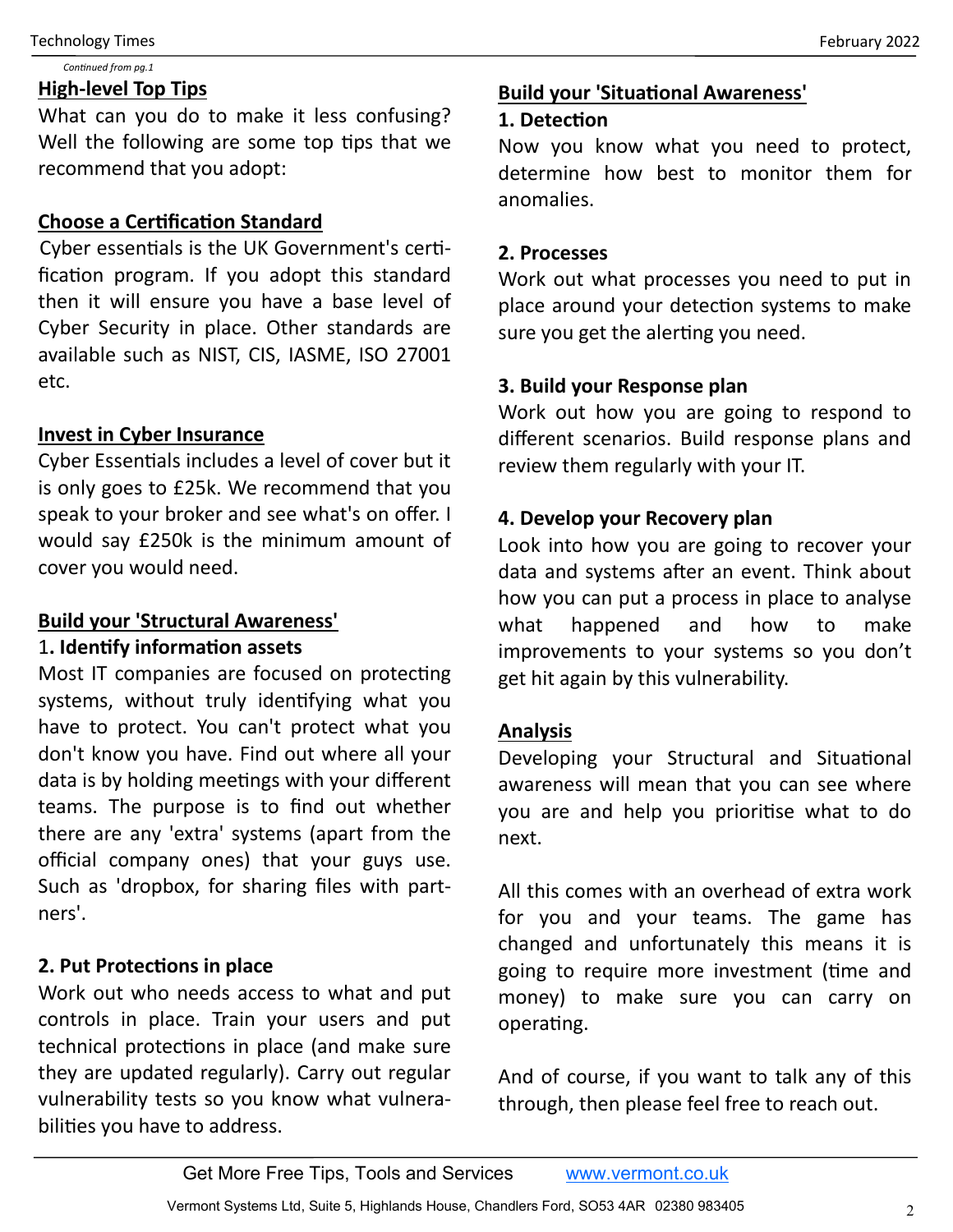



**Kailo – The Future Of Pain Relief**

Nearly everyone has felt pain so intense that they had to take a painkiller to calm the discomfort. Sometimes orally administered painkillers can take too long to be effective, or they simply fail to dull the pain at all. The people at Kailo realized this and made it their mission to help people manage pain with a nanotech patch.

Kailo interacts directly with your brain's electrical system, telling it to calm down and reduce pain. Kailo doesn't use medicine or drugs, and there are zero side effects. In addition to this, it works anywhere on your body, and you'll start feeling the effects within the first minute. If the usual painkillers aren't working for you, give Kailo a try.



# **Get Different And Avoid Defeat**

When I released my first book, *The Toilet Paper Entrepreneur,* I hoped that it would be met with immediate success. Instead, nobody bought the book on its initial release day. Like most would be in this situation, I felt defeated. I had to think about my next step. Should I learn how to market effectively or simply give up on my hopes and dreams?

I knew that I wrote a good book and that it would help other entrepreneurs succeed, so it became my mission to properly market the book. The lack of good and effective marketing is what holds many businesses back from reaching their goals.

If you want to beat the competition, you must differentiate yourself from the rest. My book *Get Different*  explains ways that you can make your company more visible in the business marketplace. I'd love to share the three main steps from this book, as they can help any business's marketing strategy be more engaging and effective.

The first thing you need to do is differentiate your business from its competitors. If you rely on word-ofmouth marketing, you'll fail. Instead, you should get out there and use your marketing tools to ensure that people know your business is the best in the industry. Use your talents to stand out from the crowd. Be funnier or smarter than the rest, and consumers will surely take notice of your brand.

After you get your consumers' attention, you need to attract and engage them. Give your campaign an authoritative, trustful, repetitive or socially significant approach so they feel comfortable using your business.

Lastly, you need to be direct. After you get their attention, tell them what to do. Develop a call to action so customers and ideal prospects will take the next step. By picking a specific action, you can also measure the results and see how effective your marketing truly is.

Proper marketing can be very difficult to achieve, but with these steps, you will be on the road to business success.



*Mike Michalowicz is a very successful author, entrepreneur and lecturer. He has written several successful books, including his latest,* Get Different*. He is currently the host of the "Business Rescue" segment on MSNBC's* Your Business*, and he previously worked as a small-business columnist for* The Wall Street Journal*.*

Get More Free Tips, Tools and Services [www.vermont.co.uk](http://www.vermont.co.uk)